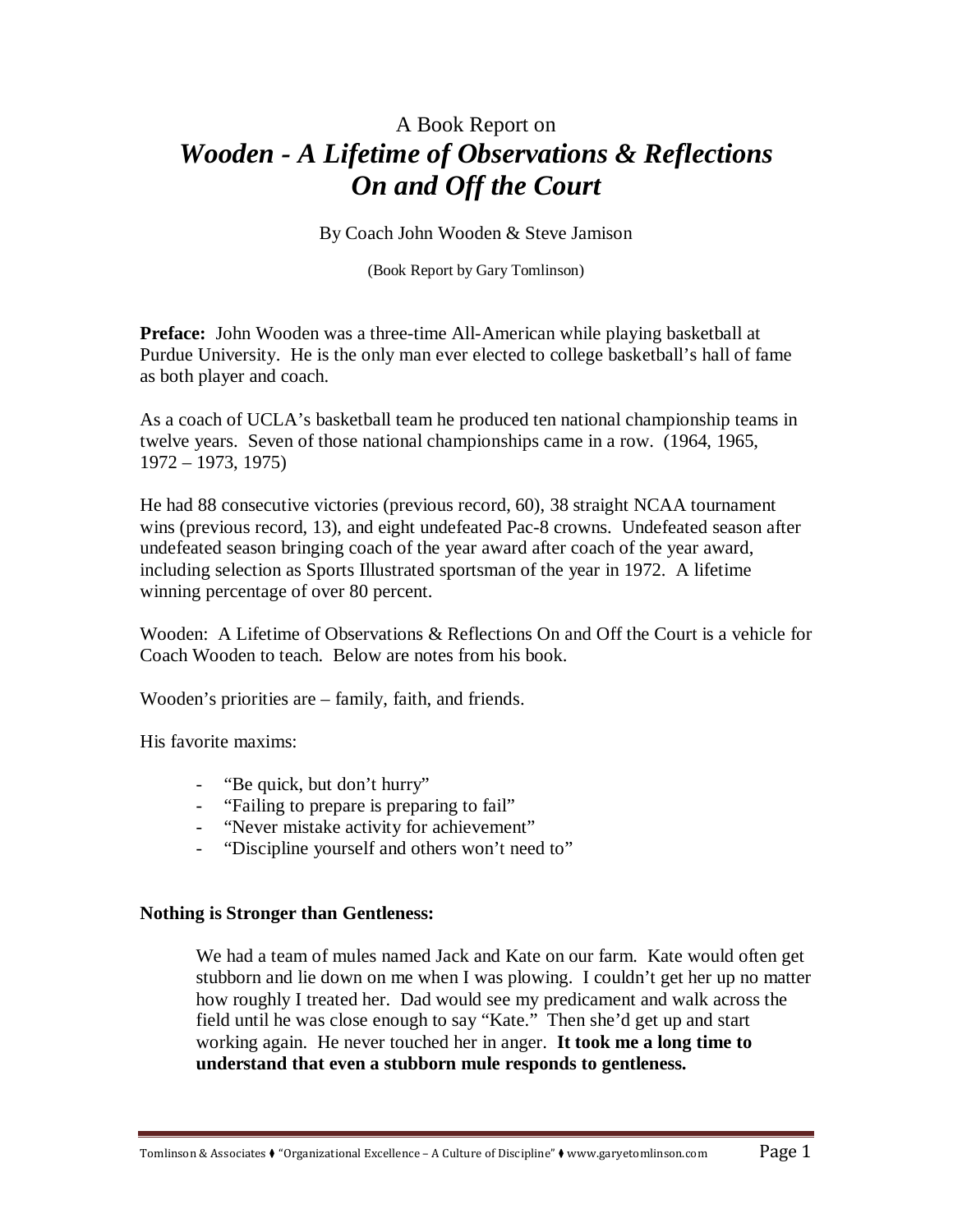#### **The Real Coaches & Teachers:**

Are the parents! **Being a role model is the most powerful form of educating**.

Wooden's Two Sets of Threes:

| Never lie.   | Don't whine.        |
|--------------|---------------------|
| Never cheat. | Don't complain.     |
| Never steal. | Don't make excuses. |

#### **Help Others:**

The basic precept of all the great religions is the Golden Rule: Do unto others as you would have them do unto you. Simply stated, it means, "Help others." You can never acquire happiness without giving of yourself to someone else without the expectation of getting something back.

#### **Give It Away to Get it Back:**

There is a wonderful, almost mystical, law of nature that says three of the things we want most – happiness, freedom, and peace of mind – are always attained when we give them to others.

#### **Life's Puzzlers"**

- Why is it easier to criticize than to compliment?
- Why is it easier to give others blame than to give them credit?
- Why is it that so many who are quick to make suggestions find it so difficult to make decisions?
- Why can't we realize that it only weakens those we want to help when we do things for them that they should do themselves?
- Why is it so much easier to allow emotions rather than reason to control our decisions?
- Why does the person with the least to say usually take the longest to say it?
- Why is it so difficult to realize that others are more likely to listen to us if first we listen to them?
- Why is it so much easier to be negative than positive?
- Why is it so difficult to motivate ourselves when we know that results come only through motivation?
- Why is it so difficult to say thank you to someone when those are two of our own favorite words to hear?
- Why do we dread adversity when we know that facing it is the only way to become stronger, smarter, better?
- Why is it so hard for so many people to realize that winners are usually the ones who work harder, work longer, and as a result, perform better?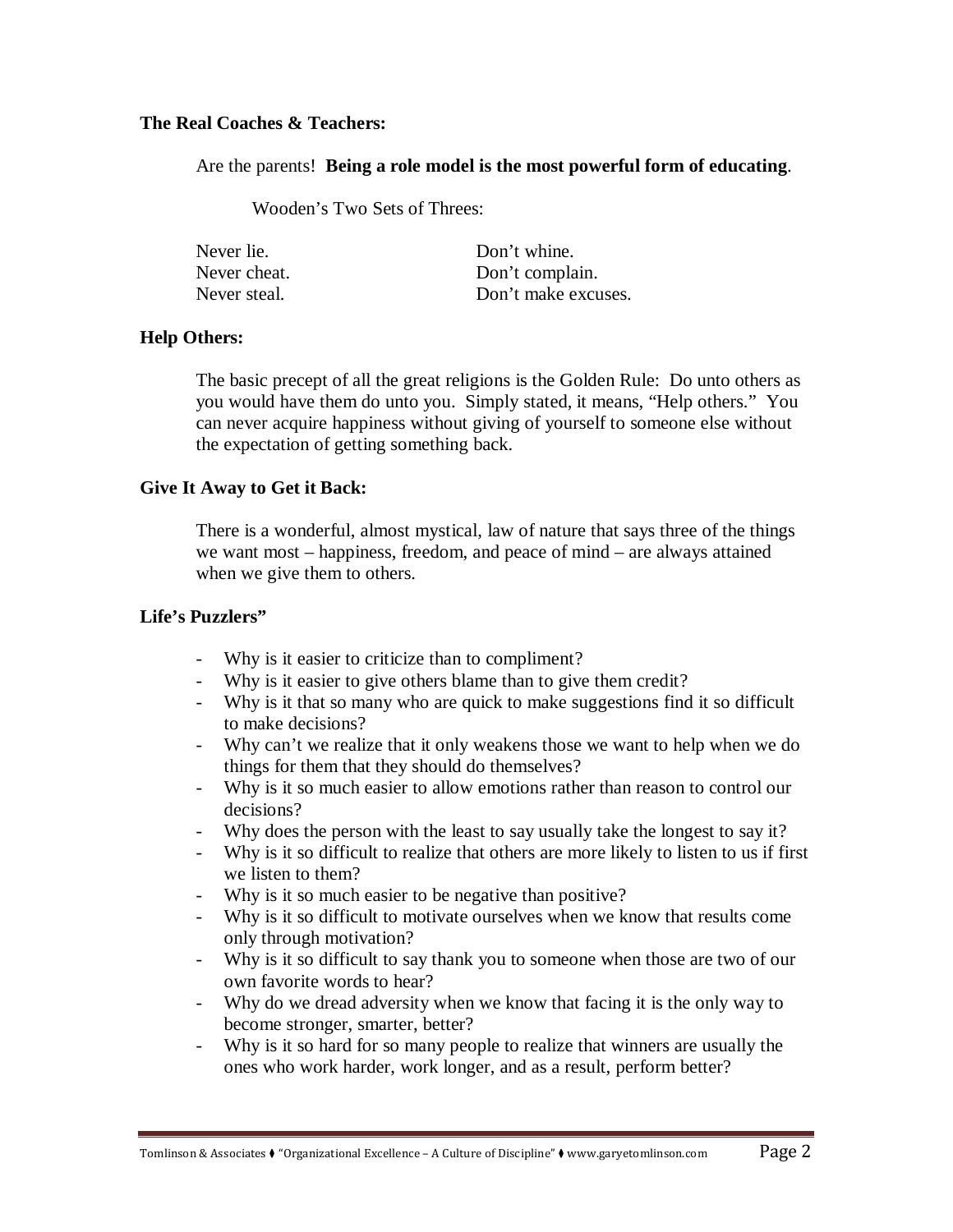- Why are there so many who want to build up the weak by tearing down the strong?
- Why is it that so many non-attainers are quick to criticize, question, and belittle the attainers?
- Why is it so hard for us to understand that we cannot antagonize and positively influence at the same time?
- Why is it so much easier to complain about the things we do not have than to make the most of and appreciate the things we do have?

#### **Trusting Others:**

Trusting is part of our higher nature. Doubting is a lower instinct.

#### **Politeness and Courtesy:**

You get more than you give when you are polite and courteous. You don't pay. You are paid.

#### **What You Are:**

"Never believe you're better than anybody else, but remember that you're just as good as everybody else." No better, but just as good!

#### **Character:**

Be more concerned with your character than your reputation. Character is what you really are. Reputation is what other people say you are.

#### **The Fundamental Goal:**

The goal in life is to make the effort to do the best job you are capable of doing. The effort is what counts in everything. Perfection is what you are striving for, but perfection is an impossibility. Failure is not measuring up to your ability because you haven't prepared.

#### **Learn Forever, Die Tomorrow:**

Always be learning, acquiring knowledge, and seeking wisdom with a sense that you are immortal and that you will need much knowledge and wisdom for that long journey ahead. Know that when you are through learning, you are through.

#### **Timeless Traits:**

People like to help, to be polite, to be considerate. I believe it's basic human nature. When you start displaying courtesy, politeness, and consideration, people start displaying them right back.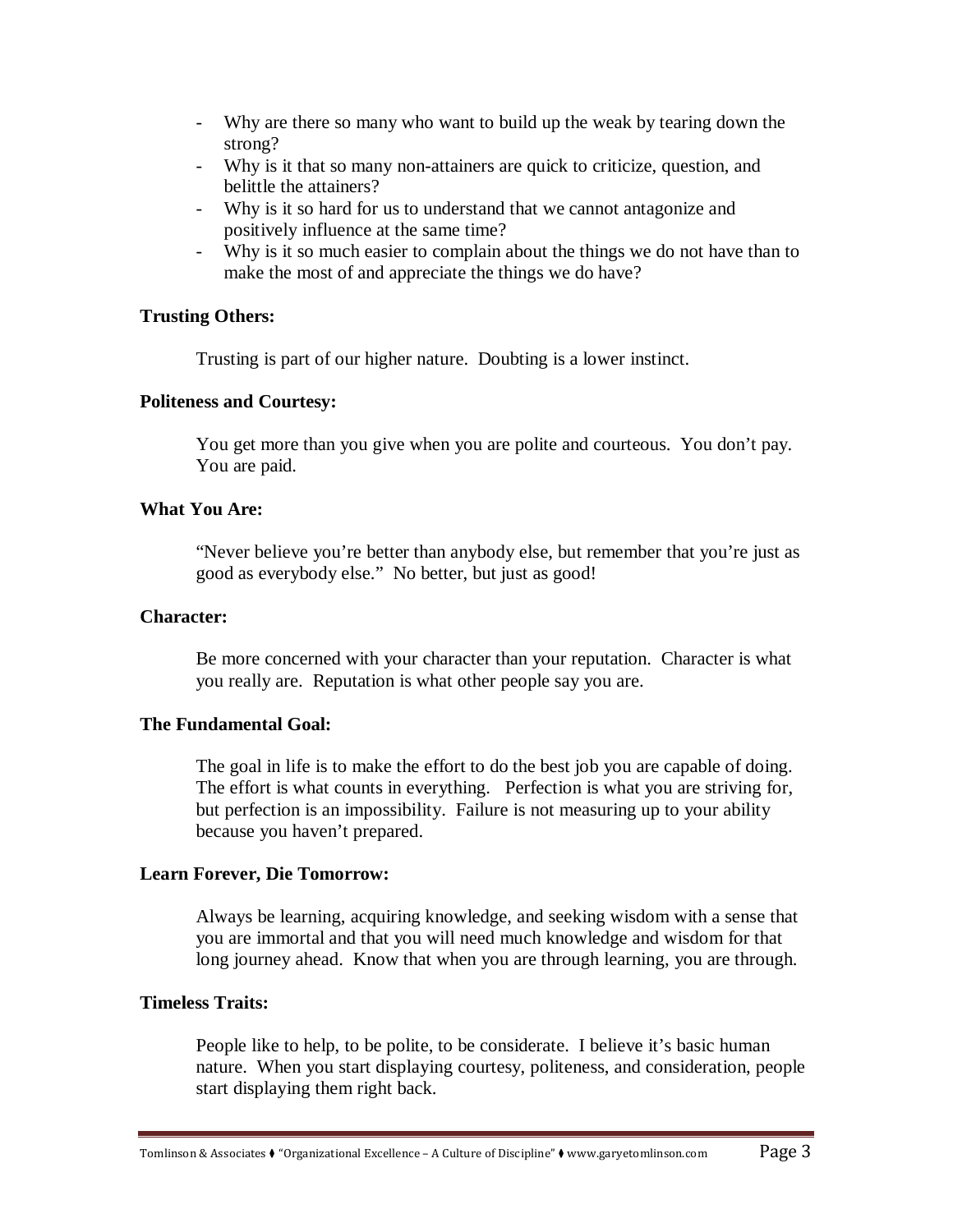## **Giving & Receiving:**

"No person was ever honored for what he received. Honor had been the reward for what he gave." (President Calvin Coolidge)

#### **Apples:**

Every year we hear about a few bad apples. The percentage of good apples is large. We just don't hear about them. The media will play up what's wrong more than what's right. As we work to correct what is wrong, we must always keep in mind all the things that are right with America and Americans.

#### **Bringing Out the Best in People:**

People want to believe you are sincerely interested in them as persons, not just for what they can do for you. It always comes back to courtesy, politeness, and consideration.

#### **The Greatest Joy:**

I believe the greatest joy one can have is doing something for someone else without any thought of getting something in return.

#### **A Reminder: Be True to Yourself:**

In life, we're not always lucky enough to have someone help us with important decisions. Most of the time you have to figure it out for yourself and it may be confusing and difficult. You'll usually do all right, though, if you have the courage to be true to yourself.

#### **Make Fate Your Friend:**

I believe that things turn out best for those who make the best of the way things turn out.

#### **Young Folks, Old Folks:**

The young must remember that all good and worthwhile things take time. Their elders must remember that although not all change is progress, all progress is the result of change (and to resist or fear change is often to get in the way of progress).

#### **Six Ways to Bring Out the Best in People:**

1. Keep courtesy and consideration for others foremost in your mind, at home and away.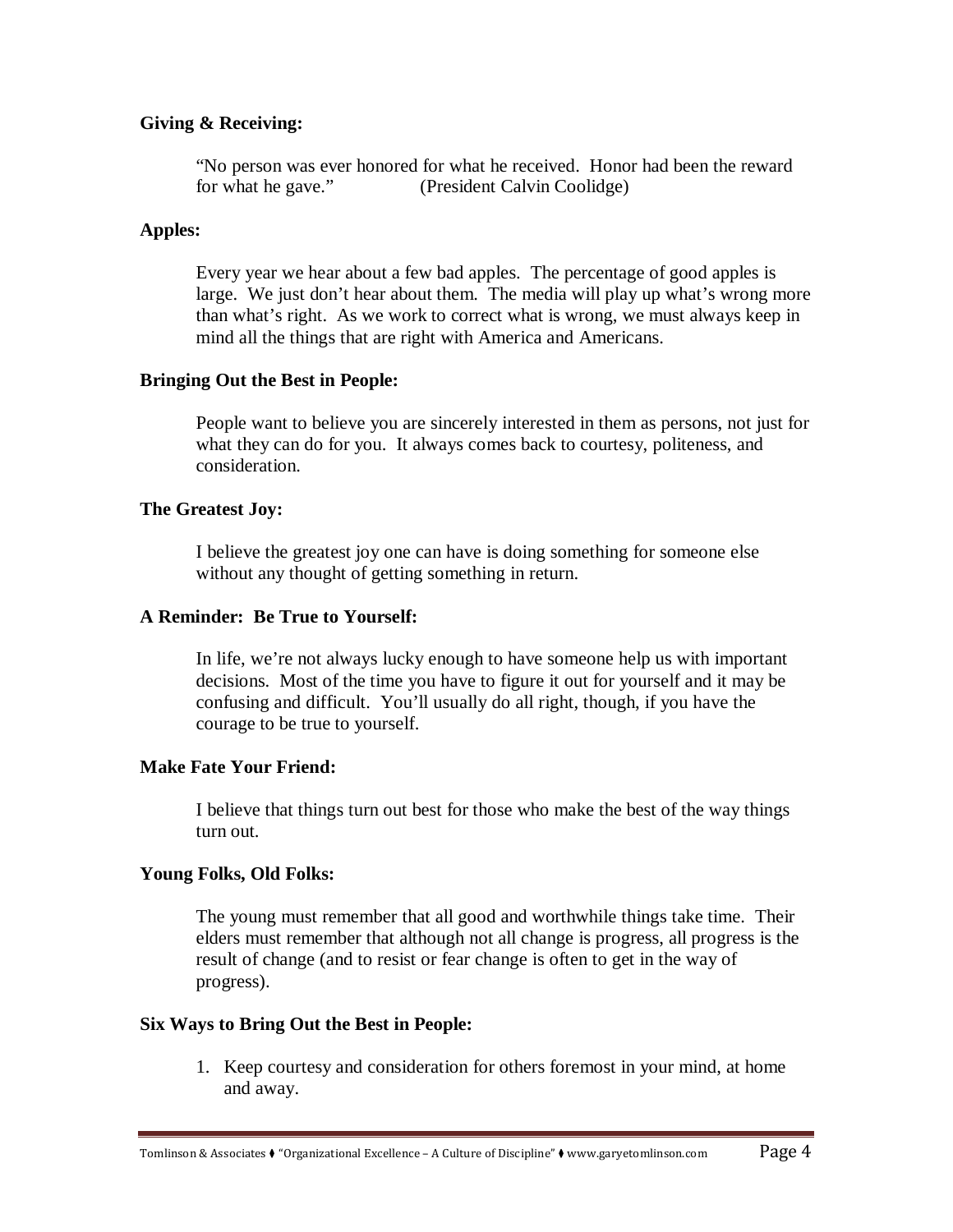- 2. Try to have fun without trying to be funny.
- 3. While you can't control what happens to you, you can control how you react. Make good manners an automatic reaction.
- 4. Seek individual opportunities to offer a genuine compliment.
- 5. Remember that sincerity, optimism, and enthusiasm are more welcome than sarcasm, pessimism, and laziness.
- 6. Laugh with others, never at them.

## **A Successful Journey is the Destination:**

Try your hardest in all way and you are a success. Period. Cervantes wrote, "The journey is better than the inn." Set your compass in a chosen direction and then focus your attention and your efforts completely on the journey of preparation. A successful journey becomes your destination and is where your real accomplishment lies.

## **The Realistic Optimist:**

I believe one of my strengths is my ability to keep negative thoughts out. I am an optimist. I believe this results from the fact that I set realistic goals – ones that are difficult to achieve, but within reach. You might say I'm a realistic optimist.

## **Details Create Success:**

Question: How can I become an optimist? Answer: Proper preparation and attention to details!

You will find that success and attention to details, the smallest details, usually go hand in hand.

## **Paying the Price:**

People usual know what they should do to get what they want. They just won't do it. They won't pay the price. Understand there is a price to be paid for achieving anything of significance. You must be willing to pay the price.

#### **A Worthwhile Goal:**

The goal I believe is important is the goal of making the most of your abilities. That goal is within your reach.

I believe you can do more good by being good than in any other way.

**Individual Honors:** It is best not to drink too deeply from a cup full of fame. It can be very intoxicating, and intoxicated people often do foolish things. Fame is just something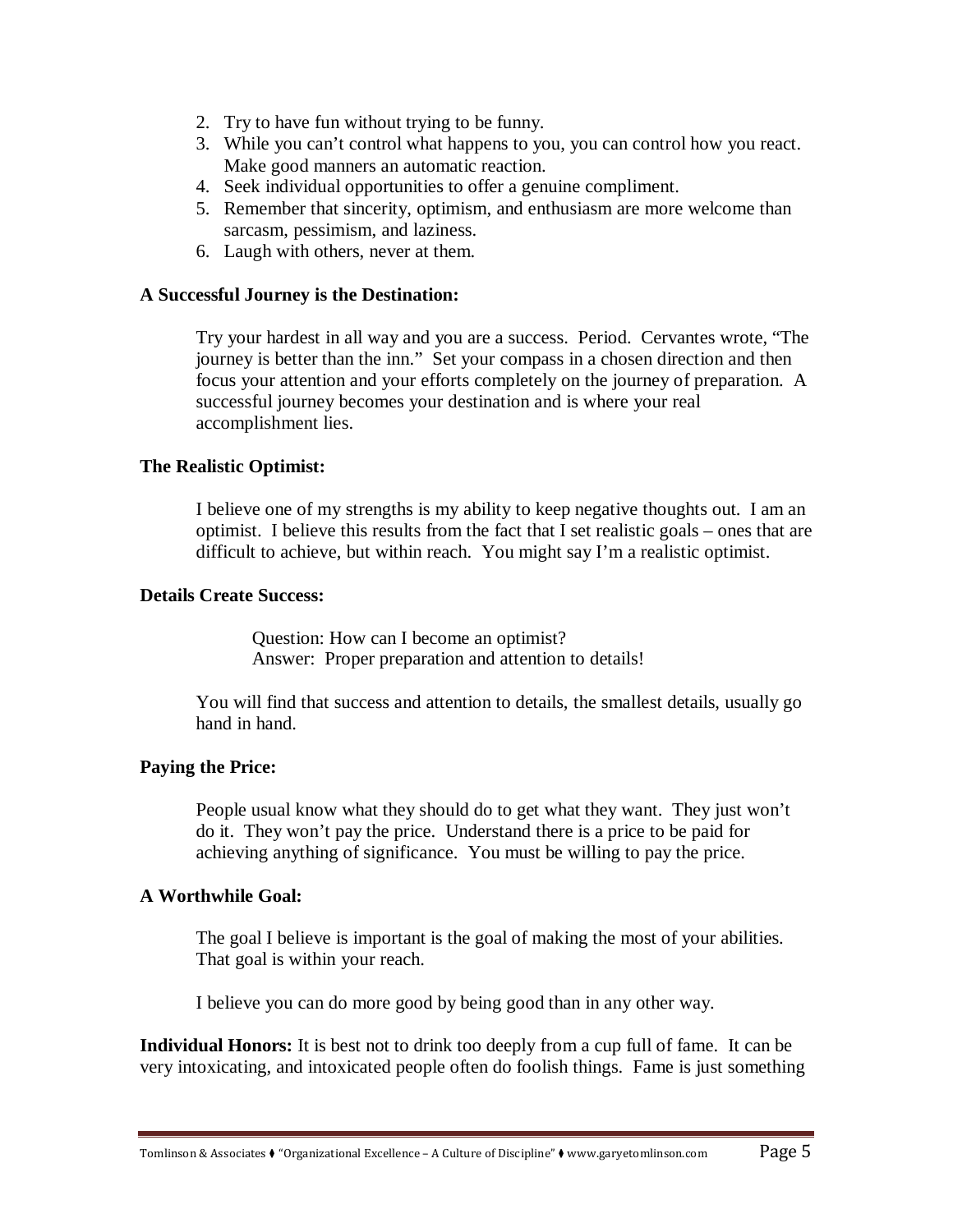other people perceive you to be. You're no different. You're still you. It's their illusion; don't make it your illusion.

#### **Eight Suggestions for Succeeding:**

- 1. Fear no opponent. Respect every opponent.
- 2. Remember, it's the perfection of the smallest details that make big things happen.
- 3. Keep in mind that hustle makes up for many a mistake.
- 4. Be more interested in character than reputation.
- 5. Be quick, but don't hurry.
- 6. Understand that the harder you work, the more luck you will have.
- 7. Know that valid self-analysis is crucial for improvement.
- 8. Remember that there is no substitute for hard work and careful planning. Failing to prepare is preparing to fail.

#### **Why Teams Fail:**

Understanding that the good of the group comes first is fundamental to being a highly productive member of a team. No matter how great your product, if your sales department doesn't produce, you won't get the results you want. Different departments must all function well for the company to succeed. Different individuals must also function well for the departments to succeed. It takes all doing their best.

#### **Adversity:**

Adversity often produces the unexpected opportunity. Look for it. Appreciate and utilize it. This is difficult to do if you're feeling sorry for yourself because you're faced with adversity. We get stronger when we test ourselves. Adversity can make us better. We must be challenged to improve, and adversity is the challenger.

#### **Tricks of the Trade:**

If you spend too much time learning the tricks of the trade, you may not learn the trade.

#### **Failure Is Not Fatal, But Failure to Change Might Be:**

Failure to change is often just stubbornness that comes from an unwillingness to learn, an inability to realize that you're not perfect. There cannot be progress without change – even though not all change is progress.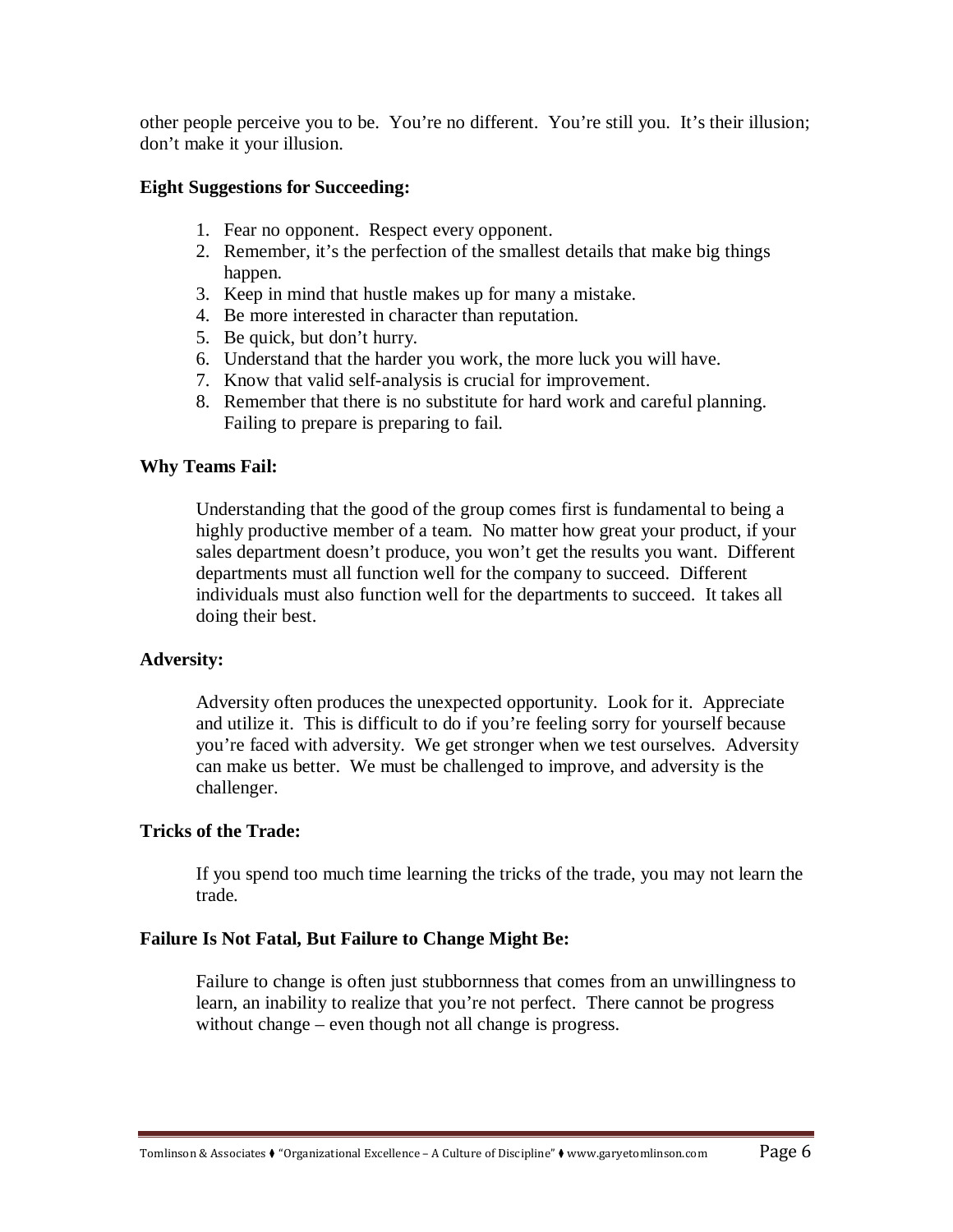#### **Character Creates Longevity:**

I believe ability can get you to the top, but it takes character to keep you there. A big part of character is the self-discipline needed to avoid complacency, resist temptation, and understand that past success doesn't guarantee future success.

#### **Persistence is Stronger than Failure:**

"Nothing in the world can take the place of persistence. Talent will not; nothing is more common than unsuccessful men with talent. Genius will not; unrewarded genius is almost a proverb. Education will not; the world is full of educated derelicts. Persistence and determination alone are omnipotent." (President Calvin Coolidge)

#### **A Sacred Trust:**

A leader, particularly a teacher or coach, has a most powerful influence on those he or she leads, perhaps more than anyone outside of the family. Therefore, it is the obligation of that leader, teacher, or coach to treat such responsibility as a grave concern.

#### **Who Can Lead?**

Leadership is the ability to get individuals to work together for the common good and the best possible results while at the same time letting them know they did it themselves.

Some people are automatic leaders. Some can never be leaders. But many who don't think of themselves as leaders have the potential to become such if they understand the fundamentals of getting individuals to work together. Those fundamentals can be learned. I learned them.

#### **A Leader's Difficult Task:**

A person in a position of leadership must make decisions. Making decisions is a tough job. Those under a leader can make suggestions. Making suggestions is an easy job. Everybody has a suggestion. Not everybody has a decision. Perhaps that is why there are so few good leaders.

#### **Respect:**

The most essential thing for a leader to have is the respect of those under his or her supervision. It starts with giving them respect. You make it clear that you are working together. Those under your supervision are not working for you but with you, and you all have a common goal.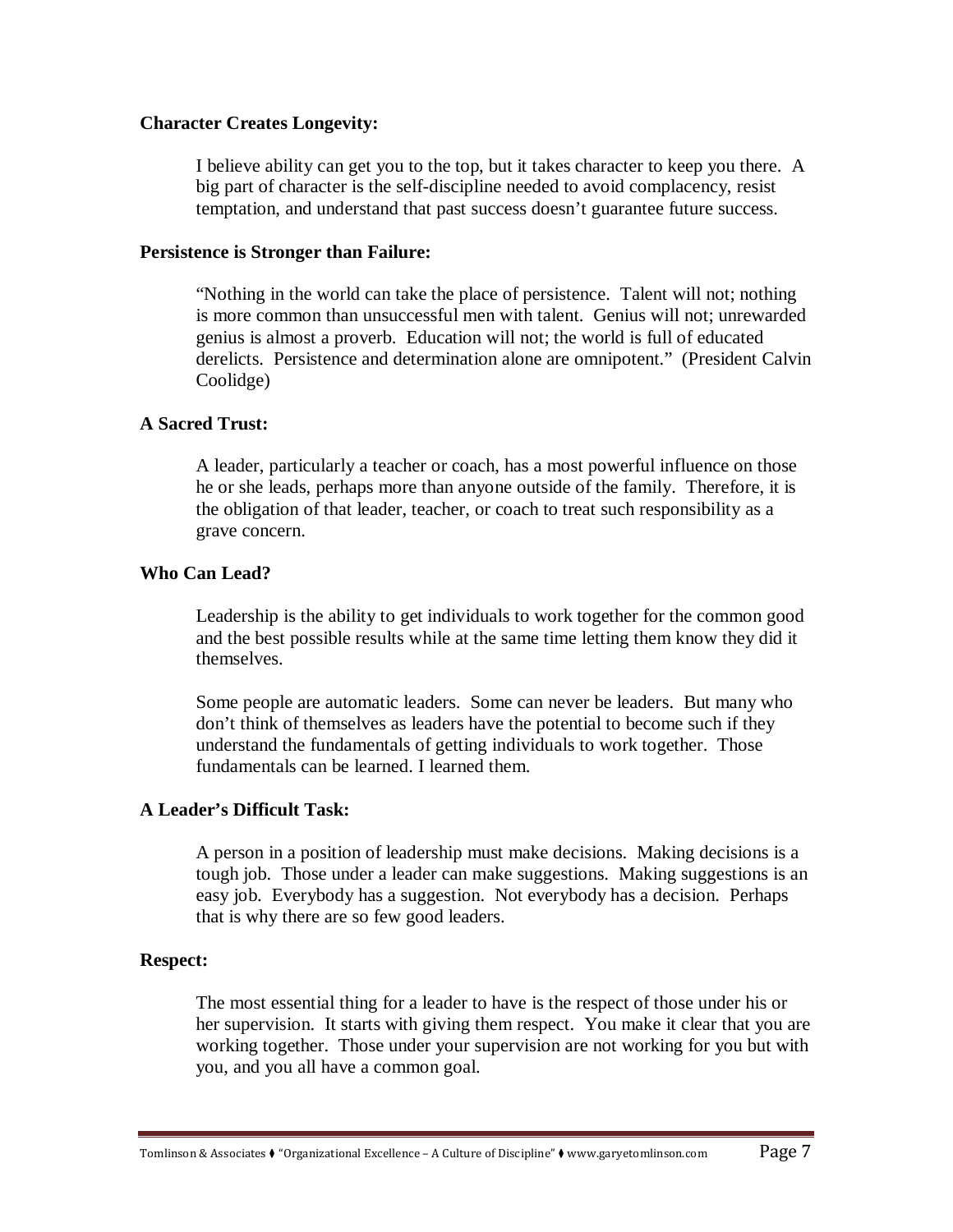If they don't respect their leader, people just punch the clock in and out. There is not clock-watching when a leader has respect.

#### **Walk the Walk:**

A leader's most powerful ally is his or her own example. Leaders don't just talk about doing something; they do it.

### **Pride as a Motivator:**

Pride is a better motivator than fear. I never wanted to teach through fear, punishment, or intimidation. Remember, pride comes when you give respect.

## **Leaders Listen:**

Listen to those under your supervision. A good motto is "Others, too, have brains."

#### **Another Golden Rule:**

Reward individuals for things well done. It doesn't have to be in a material way. Sometimes a pat on the back is more meaningful in many ways than something material. A smile. A nod.

#### **Leadership and Punishment:**

Leaders have to discipline. Those who dispense discipline must remember that its purpose is to help, to prevent, to correct, to improve, rather than punish. You are not likely to get productive results if you antagonize. Punishment antagonizes. The only goal of criticism or discipline is improvement. It may hurt in the short term, but it will pay dividends in the future.

#### **Leadership is More Than Facts:**

There is a vast difference between leaders in their ability to teach and to motivate those under their supervision. Knowledge alone is not good enough to get desired results. You must have the more elusive ability to teach and to motivate. **This defines a leader; if you can't teach and you can't motivate, you can't lead.**

(To be a good teacher, you must be a good student. To be a good motivator you must be able to understand the human system side of business.)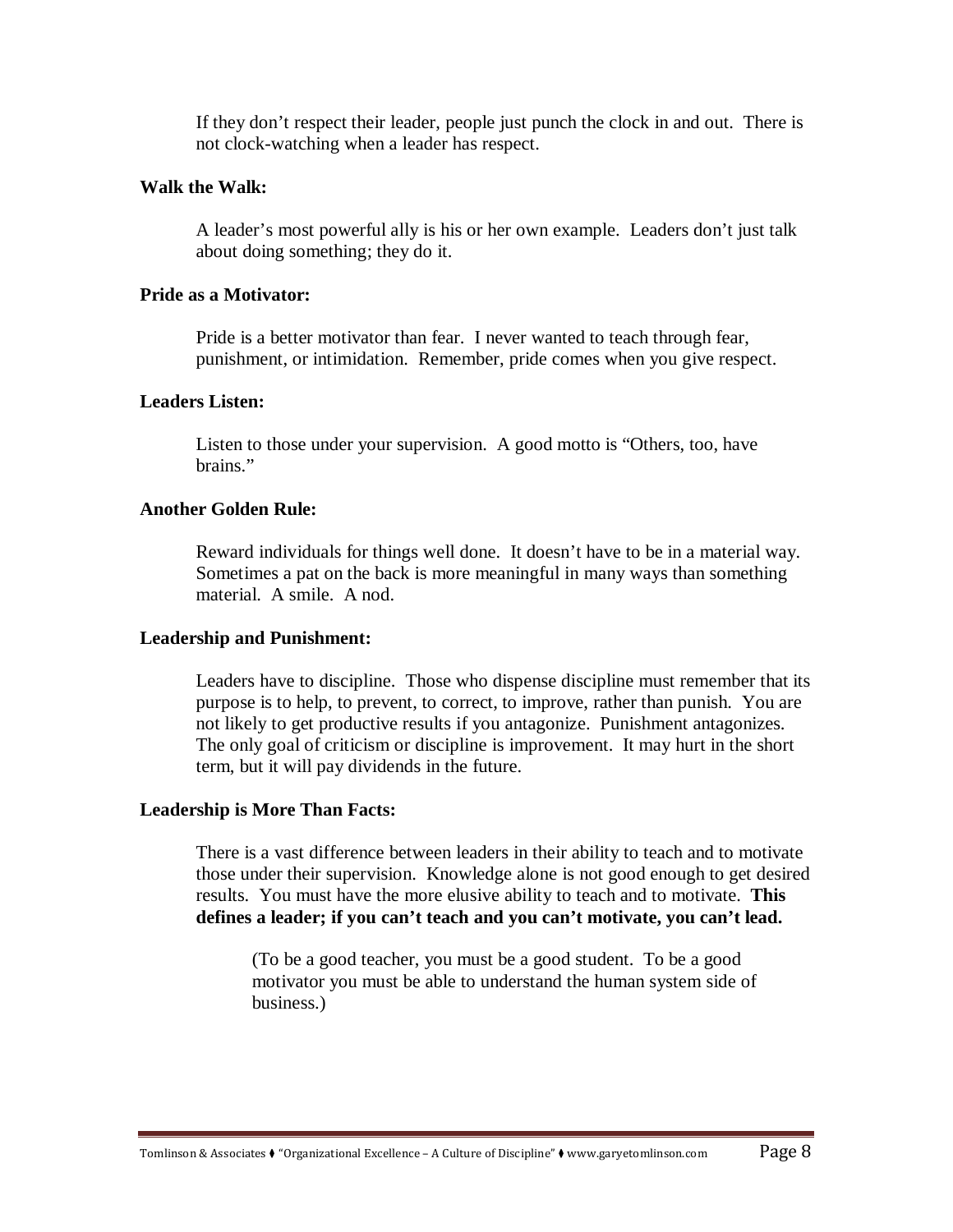#### **Spiking, Dunking, Taunting, Flaunting:**

Your reaction to victory or defeat is an important part of how you play the game. I wanted my players to display style and class in either situation – to lose with grace, to win with humility.

## **Being Prepared:**

The time to prepare isn't after you have been given the opportunity. It's long before than opportunity arises. Once the opportunity arrives, it's too late to prepare.

## **The Value in Feeling Valued:**

Everyone on the team, from the manager to the coach, from a secretary to an owner, has a role to fulfill. That role is valuable if the team is to come close to reaching its potential. The leader must understand this.

Every single member of your team needs to feel wanted and appreciated. If they are on the team, they deserve to be valued and to feel valued.

#### **The Laws of Learning:**

The four laws of learning are explanation, demonstration, imitation, and repetition. The goal is to create a correct habit that can be produced instinctively under great pressure.

To make sure this goal was achieved, I created eight laws of learning; namely explanation, demonstration, imitation, repetition, repetition, repetition, repetition, and repetition.

People learn more effectively if information is given in bite-size amounts rather than everything all at once.

## **A Leader Can Be Led:**

The leader must make the final decision, but it should be based on his or her evaluation of the best way. The suggestions and ideas of others should play an important part in the decision. That's why a leader needs to retain an open mind.

#### **Criticism and Praise:**

Your strength as an individual depends on how you respond to both criticism and praise. If you let either one have any special effect on you, it's going to hurt us. Whether it's criticism or praise, deserved or undeserved, makes no difference. If we let it affect us, it hurts us.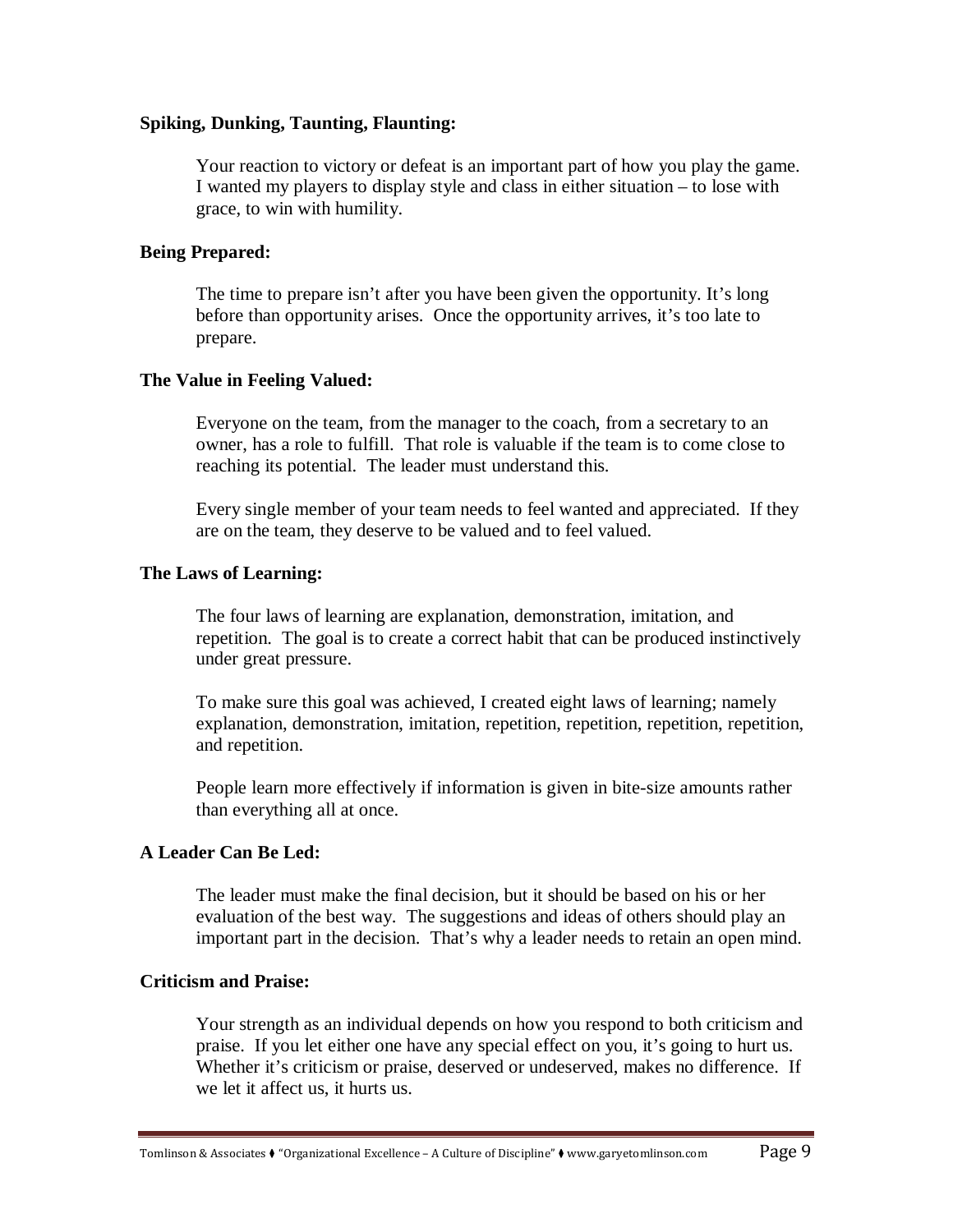It goes back to what my dad used to say. "If you get caught up in things over which you have no control, it will adversely affect those things over which you have control."

#### **Dealing with Big-Headedness:**

"Talent in God-given: be humble." "Fame is man-given: be thankful." "Conceit is self-given: be careful."

#### **Recalling Dad's Words:**

"Always try to be the very best that you can be. Learn from others, yes. But don't just try to be better than they are. You have no control over that. Instead try, and try very hard, to be the best you can be. That you have control over. Maybe you'll be better than someone else and maybe you won't. That part of it will take care of itself.

"Remember, you're just as good as anyone, but you're not better than anybody."

#### **My Definition of Success:**

Success is peace of mind that is the direct result of self-satisfaction in knowing you did your best to become the best that you are capable of becoming.

#### **The Pyramid of Success:**

Faith / Patience Competitive Greatness Poise / Confidence Condition / Skill / Team Spirit Self-Control / Alertness / Initiative / Intentness **Industriousness** / Friendship / Loyalty / Cooperation / **Enthusiasm** 

**Industriousness:** (Cornerstone of the Pyramid)

I mean very simply that you have to work and work hard. There is no substitute for work. Worthwhile things come only from work.

#### **Enthusiasm:** (Cornerstone of the Pyramid)

By that I mean simply that you have to like what you're doing; your heart must be in it. Without enthusiasm you can't work up to your fullest ability.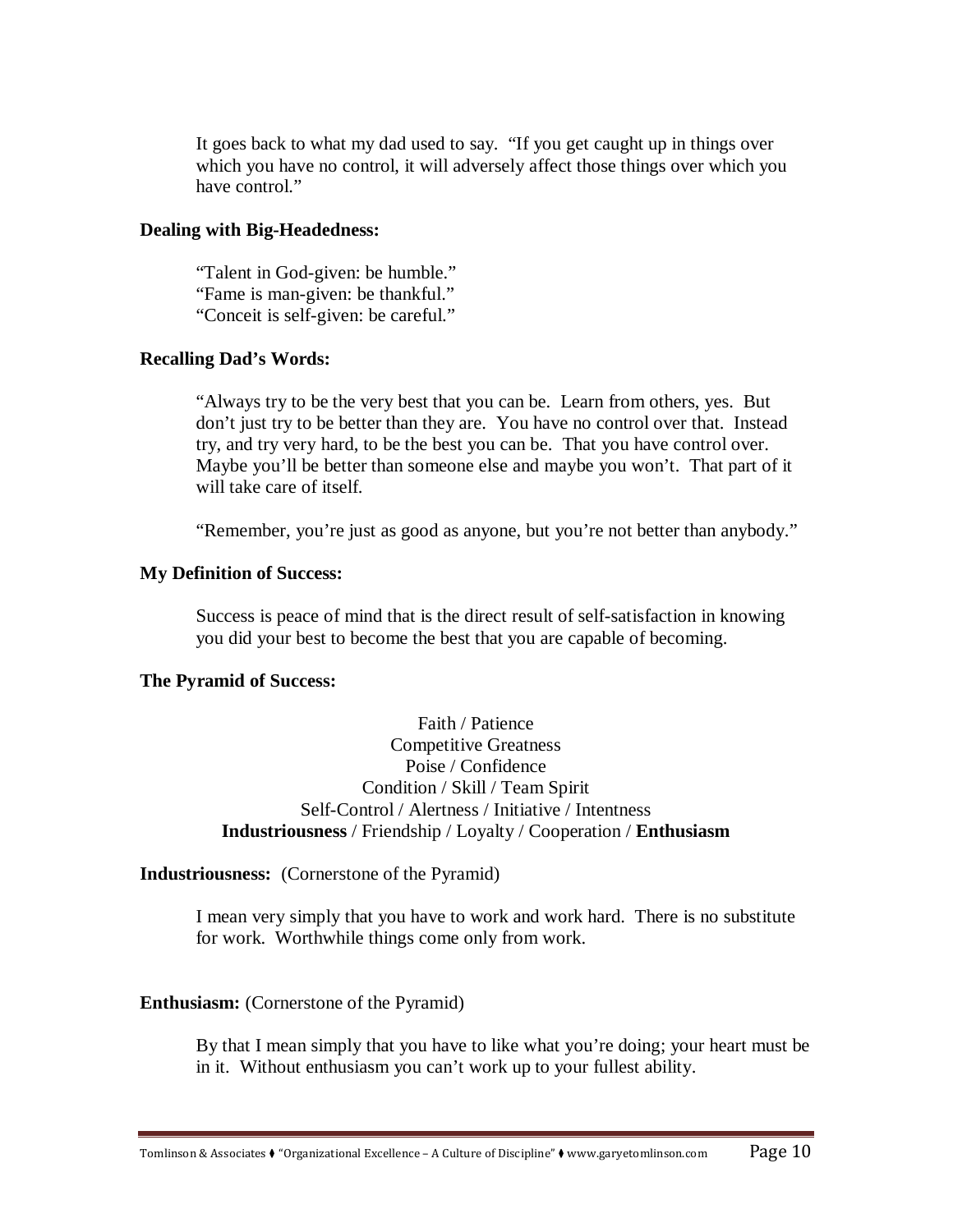Enthusiasm brushes off on those with whom you come into contact, those you work with and for. You must have enthusiasm, especially if you're a leader or if you wish to become a leader.

#### **Leadership Requires Enthusiasm:**

People in positions of leadership have many responsibilities. They have to influence those under their supervision in a positive way. They must be interested in finding the best way rather than having their own way. Leaders must make sure that those under their supervision understand that they're working with the leader, not for the leader.

But, most important, leaders must always generate enthusiasm if they wish to bring out the best in themselves and those under their supervision.

Regardless of whether you're leading as a teacher, coach, parent, or businessperson, or you're a member of a leadership team, you must have enthusiasm. Without it you cannot be industrious to the full level of your ability. With it you stimulate others to higher and higher levels of achievement.

#### **The Apex: Success:**

The highest point of a pyramid is called the apex. In our Pyramid, it is success. What is so important to recognize is that you are totally in control of your success – not your opponent, not the judges, critics, media, or anyone else. It's up to you. That's all you can ask for; the chance to determine your success by yourself.

The potential is within each of us waiting to come forth. That's what you must always keep in mind. You have success within. It's up to you to bring it out.

#### **Some Favorite Maxims:**

- The best way to improve the team is to improve our-self.
- Big things are accomplished only through the perfection of minor details.
- Ability may get you to the top, but it takes character to keep you there.
- If I am through learning, I am through.
- Time spent getting even would be better spent trying to get ahead.
- Be most interested in finding the best way, not in having your own way.
- What is right is more important than who is right.
- You handle things. You work with people.
- Do not permit what you cannot do to interfere with what you can do.